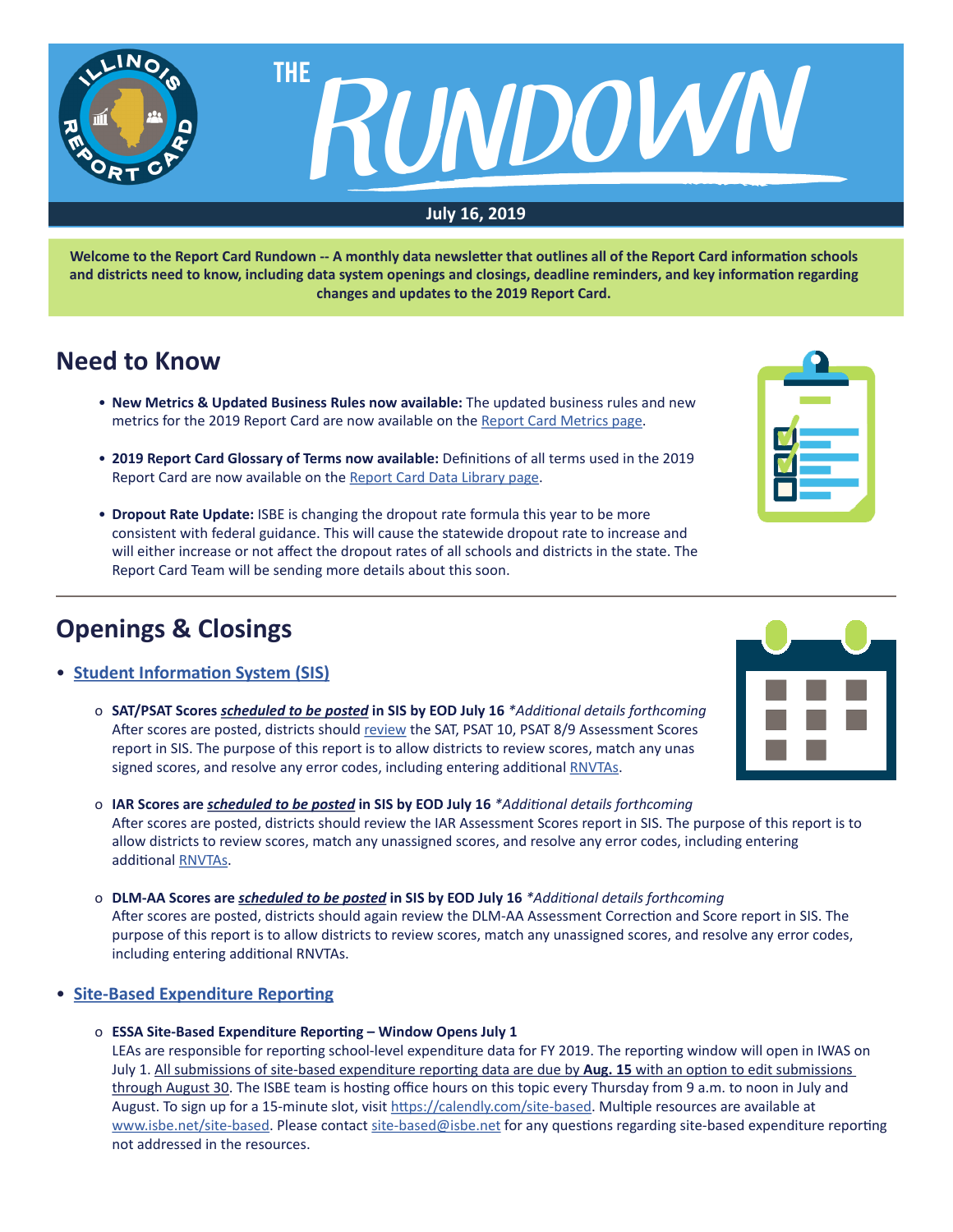# **Reminders**

### • **[SIS](https://www.isbe.net/Pages/Student-Information-System.aspx)**

- **o SIS Enrollment Exits**  Due July 31
- **o SY 2019 Student and Teacher Course Assignments**  Due July 31
- **o Graduation Data**  Due Aug. 15
- **o Assessment Corrections**  Due Aug. 16
- **Data Review and Verification Tool**
	- **o DRVT window opened via MyIRC**  July 1
	- **o Superintendent Signoff due**  Sept. 9
		- Early Access: Summative Designation / Report Card Educator Preview Oct. 1
		- Standard Access: Summative Designation / Report Card Educator Preview Oct. 15

### • **[EIS](https://www.isbe.net/Pages/Employment-Information-System.aspx)**

- **o EIS Salary, Absence, Evaluation** Due Aug. 15
- **[Year End Collection](https://www.isbe.net/Documents/Year-End-data-Collection-Guidance.pdf)**
	- **o 2019 Year End Collection Closes**  July 31

### • **[Site-Based Expenditure Reporting](https://www.isbe.net/site-based)**

 **o ESSA Site-Based Expenditure Reporting** – Window closes Aug. 15 with an option to edit submissions through the end of August

## **Dive Deeper**

### • **Upcoming Webinars**

- **o Site-Based Expenditure Reporting for Single-Site LEAs July 22** Join ISBE staff on Monday, July 22 at 2:30 p.m. for a live webinar on ESSA site-based expenditure reporting especially designed for LEAs containing only one school. Webinar content will address:
	- Which LEAs are responsible for reporting site-based expenditures? (Answer: all of them, even single-site LEAs.)
	- How can single-site LEAs distinguish between their site-level expenditures and their centralized expenditures?
	- What overall approach might a single-site LEA take to reporting their site-based expenditures?
	- Open Q&A

**[Register](https://register.gotowebinar.com/register/4355812470576859650) now!** 

 **o 2019 Report Card Open Forum – July 22 NEW DATE!**

Join the Report Card team from 10-11:30 a.m. on July 22 for the next Report Card Open Forum. This year the Report Card team is holding monthly Report Card Open Forums in a webinar format to allow for administrators and staff to ask any questions they may have about data systems, data collections, new features, timelines, etc. related to the 2019 Report Card. The Report Card team will be on hand to answer any questions and will also provide an FAQ document after each Open Forum webinar session. [Register](https://register.gotowebinar.com/register/5897879726935268354) now!